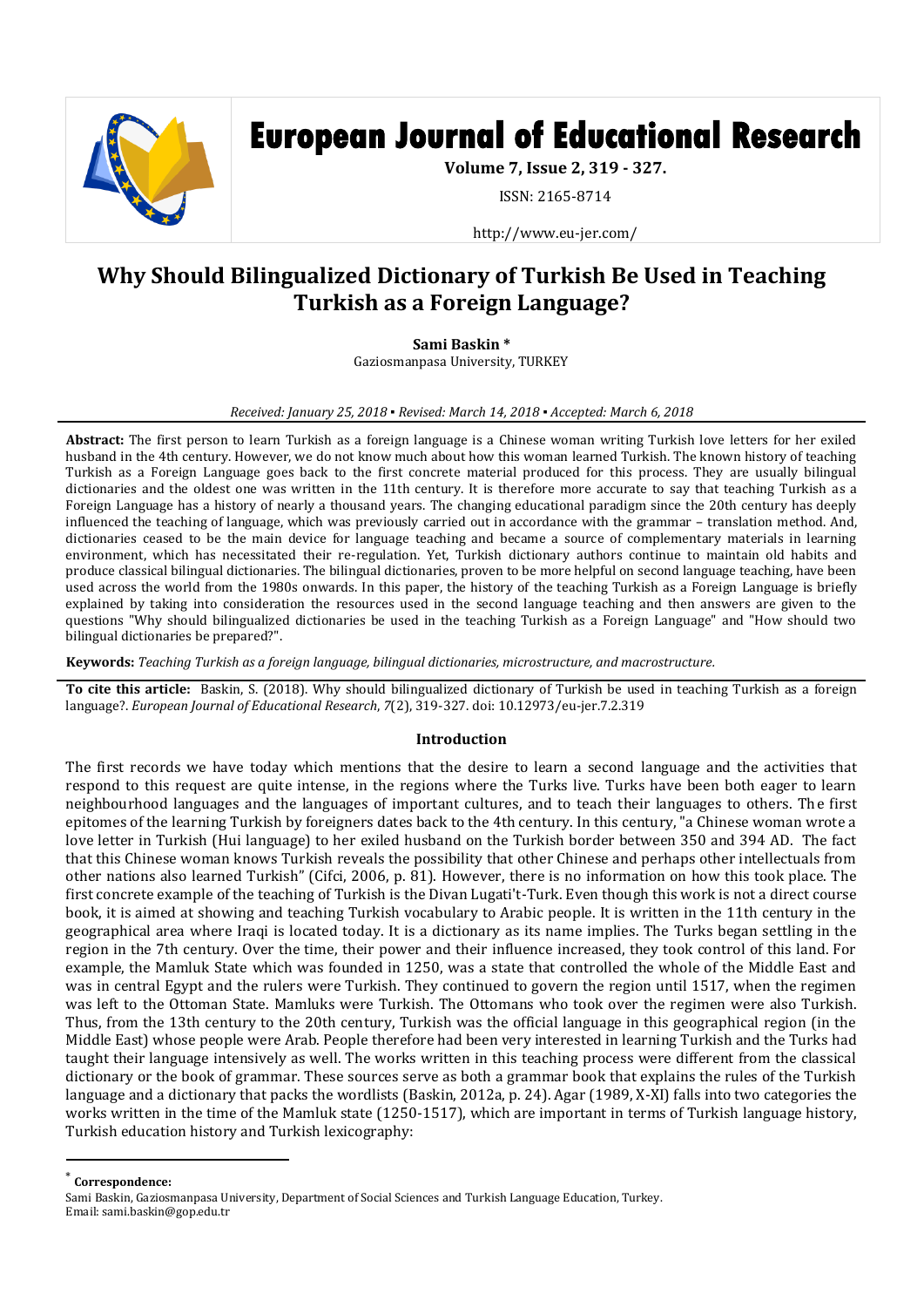*a) The extant works Bulġatu'l-Mustāķ fį Luġati't-Turk ve'l-Ķifcaķ Ed-Durretu'l-Mudiʻa fi Luġati't-Turkiyye Envāru'l-Mudia El-Ķavaninu'l-Kulliyye Li-Žabti'l-Luġati't-Turkiyye Es-Suẕuru'ẕ-Źehebiyye ve'l-Ķiṭaʿi'l-Aḥmediyye fi'l-Lugati't-Turkiyye Et-Tuḥfetu'ẕ-Ẕekiyye fi Luġati't-Turkiyye Ķavāid-i Lisāni't-Turki Kitāb-i Beylik Kitābu'l-Idrāk li-Lisāni'l-Etrāk Kitāb-i Mecmūʻi Tercuman-i Turki ve ʻArabi ve Muġali ve Fārisi*

*b) The works we know from reliable sources of existence Halyu'l-Mulk Kitābu'l-Efʿal Nādiru'd-Dehr ʿAlā Meliki'l-ʿAsr Tuḥfetu'l-Mulk*

*El-ʿUmdetu'l-Ķaviyye fi Luġati't-Turkiyye Zehru'l-Mulk fi-Naḥvi't-Turk*

The common aim of all these works and all unknowns are to teach Turkish to foreigners (Arabs). As might be understood from the expressions in the foreword of *Es-Suzuru'z-Zehebiyye ve'l-Kitaʿi'l-Ahmediyye fi'l-Lugati't-Turkiyye* Turkish was widely taught as a second language in and around Egypt. According to this foreword, wealthy people hired private tutors called mudarrises to teach Turkish to their children, and these mudarrises wrote books on teaching Turkish for especially wealthy children whom they taught and for everyone to get benefit from them. For example, Bin Muḥammed Salih, the son of the head kadi in Egypt, gave the name of Ahmetto the book devoted to him (Es-Suzuru'z-Zehebiyye ve'l-Kitaʿi'l-Ahmediyye fi'l-Lugati't-Turkiyye). But in the foreword he made it clear that his intention was to create a work that could be used in the education of all Arab children. The author's expression "Our book was prepared primarily and personally (to Arab children) to teach Turkish " shows that the work was done on purpose and by planning (Baskin, 2012b: 383). However, the book is in the form of word lists gathered around linguistic rules. Thus, it consists of 4 main parts and various sub-sections belonging to these parts: derived words (infinitive, imperative, etc., nouns (organ nouns, directions, fruit etc.), parts of speech (pronouns, sign nouns, prepositions, numbers, etc.), common words in Turkish and Arabic. Besides teaching Turkish to Arabs in the Middle East, it is also used to teach Turkish to other nations that having established relations with the Turks in the north of the Black Sea at the same time. *Codex Cumanikus*, one of the most important works reaching today, was written in the late 13th and early 14th centuries. This work is a book written for the purposes of both teaching Turkish as a Foreign Language and contributing the spread of Christianity among the Turks (Kipchaks) in the north of the Black Sea (Argunsah, 2014a: 635). The book is a dictionary, grammar and religious-contented work written in the Latin alphabet. One Italian, the other is composed of two parts called the German section. The Italian section is 55 sheets (110 pages) and the German section is 27 sheets (54 pages). The Italian section is a Latin-Persian-Turkish (Kipchak) dictionary. The purpose of the work is to facilitate relations between Persians and Kipchaks and Latin-Italian-speaking Italian traders who trade with the Golden Horde State, where the commercial language is Persian and the State of Ilkhans in which the trade language is Kipchak in daily life and trade. The target group is the Italian merchants in the work. They were able to easily communicate with and trade with both Persians and Turks (Kipchaks) thanks to the Persian and Kipchak language they learned from the dictionary, which has a rich vocabulary about trade as well as daily life. The aim of the German section is to spread the Christianity among the Turks (Kipchaks), it contains the basic beliefs, sermons and sights of this religion (Argunsah, 2014b: 90-91). By the time Codex Cumanikus was written, Anatolia was becoming a new home for Turks. Therefore, more emphasis was given to the teaching of other languages (Persian, Arabic, etc.) in terms of second language teaching in the region. However, sources such as *Hilyetu'l-Insan and Heybesi al-Lisan*, also known as *Ibnu Muhenna Lugati* for the teaching of Turkish to foreigners, clearly show that Turkish was taught to foreigners. In this work that consists of three parts including Persian, Turkish and Mongolian words, features related to Karahanlica, Azerbaijani and Turkmen which are the dialects of Turkish take place, as well. There are also parts of the linguistic section and daily life related words. This work, which is organized in the form of a dictionary, aims at teaching Turkish for practical purposes in terms of including the words related to daily life. Yet, it also includes many art terms. Therefore, it was also used in literary Turkish teaching (Bayraktar, 2003). During the period of Harezmshahs (11th-13th centuries), a Turkish-Islamic state founded by Kutbeddin Muhammed Harezmshah in the Harezm region in Central Asia, many works on Turkish teaching were written. For example, *Tibyanu'l-Lugati't-Turki ala Lisani'l-Kankli* was written by Semsuddin Muhammed b. Kays-i Razi. This work, which also shows the governing power of the Kankans, a Turkish boy who lives under the rule of Harzemshahs, is a dictionary prepared to teach Turkish to foreigners (Oz, 2009: 43). In this period, also works in Europe, which aims to teach the vocabulary of Turkish language, began to be published. The works in Europe are important not only for the history of Turkish teaching but also being able to explain the subjects for the phonetic of Turkish since they are in Latin alphabet. It could be said that if these works, which were not much emphasized, were taken into account (Olmez, 1998: 109) in Middle Asia, North of the Black Sea, Middle East and Europe during just the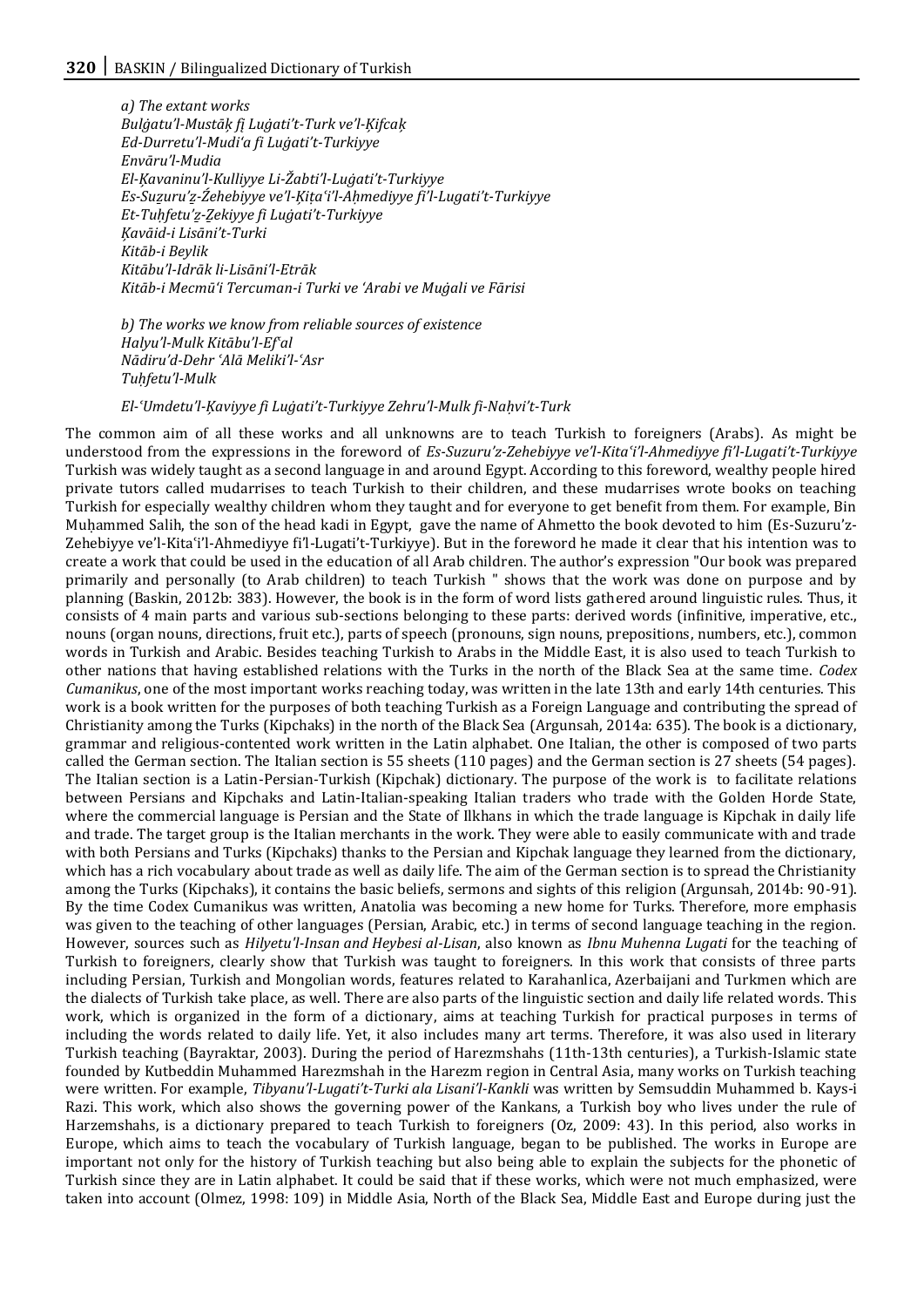Middle Turkic period (11th-15th centuries) Turkish had been taught by dictionaries. After the 15th century, the most powerful state in the world was in the regimen of the Turks. In the Ottoman Empire, which spread over three continents, the rulers were Turks. Turkish was spoken in the palace and government offices. However, within the borders of the state there were many nations, from Slavic Bulgarians to Arabs to Persians. Although these natives' own mother tongues had never been denied, they had to learn Turkish to get service from or to be in any position within the state. The most glaring examples of later learners of Turkish language in this period are the children selected for the Janissary school. These were generally chosen among the Balkan nations, the non-Muslim and the young who do not speak Turkish. Education of these soldiers, one of the most important military forces of the state, started with Turkish teaching. In addition, it is known that minorities, later groups of Muslims, those who want to establish political, cultural and economic relations with the Ottoman learned Turkish. Yet, In the 16 - 19th centuries when the Ottoman Empire was powerful, Turkish language was respectable and it was desired to be learned by almost everyone like today's English. Therefore, many works on teaching Turkish were produced. For example, between 1709 and 1908, only in two hundred years, 17 different Turkish teaching books were prepared for British who could not speak Turkish. Only one of these books (Elias Riggs' Outline of a Grammar of the Turkish Language) was published outside London (in Istanbul). These works, which are a demonstration of Ottoman-British relations and English interest in teaching Turkish, are:

1. Thomas Vaughan (1709). Grammar of the Turkish Language

2. Arthur Lumley Davids (1832). Grammar of the Turkish Language

- 3. Charles Boyd (1842). The Turkish Interpreter or a New Grammar of the Turkish Language
- 4. William Burckhardt Barker (1854). A Reading Book of the Turkish Language

5. William Burckhardt Barker (1854). A Practical Grammar of the Turkish Language; With Dialogues and Vocabulary

6. James William Redhouse (1855). The Turkish Campaigner's Vade-Mecum of Ottoman Colloquial Language

7. Elias Riggs (1856), Outline of a Grammar of the Turkish Language

8. Edwin Arnold (1877). A Simple Transliteral Grammar of the Turkish Language with Dialogues and Vocabulary

9. Frank Lawrence Hopkins (1877). Elementary Grammar of the Turkish Language: With A Few Easy Exercises

10. Abu Said (1877). Turkish Self – Taught or the Dragoman for Travelers in the East, Being a New Practical and Easy Method of Learning the Turkish Language

11. Charles Francis MacKenzie (1879). A Turkish Manual Comprising a Condensed Grammar with Idiomatic Phrases, Exercises and Dialogues and Vocabulary

12. Charles Wells (1880). A Pratical Grammar of the Turkish Language

13. James William Redhouse (1884). A Simplified Grammar of the Turkish Language

14. Charles James Tarring (1886). Turkish Grammar

15. Anton Tien (1896). A Turkish Grammar, Containing also Dialogues and Terms Connected with the Army, Navy, Military Drill, Diplomatic and Social Life

16. V. H. Hagopian (1907). Ottoman Turkish Conversation Grammar

17. V. H. Hagopian (1908). Key to the Ottoman - Turkish Conversation – Grammar (Sahin and Yesilyurt, 2017: 105-106).

Likewise, there are many works written to teach Turkish to Russians, Greeks, Serbs or Persians. For example, After French missionary Holdermann's 1730 publication of *Grammaire Turque ou Méthode Courte et Facile Pour Apprendre la Langue Turque* was translated from French to Russian in 1776 and 1777, more than twenty Russian texts on Turkish were published (Ozcam, 1997: 143).

Until modern times, Turkish books on foreign language teaching are often referred to as grammar-dictionary. The reason is that they become a composition of both kinds (dictionary and grammar books). For example, it is composed of four sections, *Es-Suzuru'z-Zehebiyye ve'l-Kitaʿi'l-Ahmediyye fi'l-Lugati't-Turkiyye*, written for the Turkish teaching to the Arabs. In the first section, conjugations and those derived from verbs, in the second section, nouns (animals, fruit, vegetables, colours, metals, minerals, earth, etc.), in the third section, the adverbs, prepositions and phrases, in the fourth section Turkish and Arabic common words and final exercises are included. The final exercises consist of practical phrases about everyday life ("Let's go to the bazaar," "Let's get permission from your mother," "Received a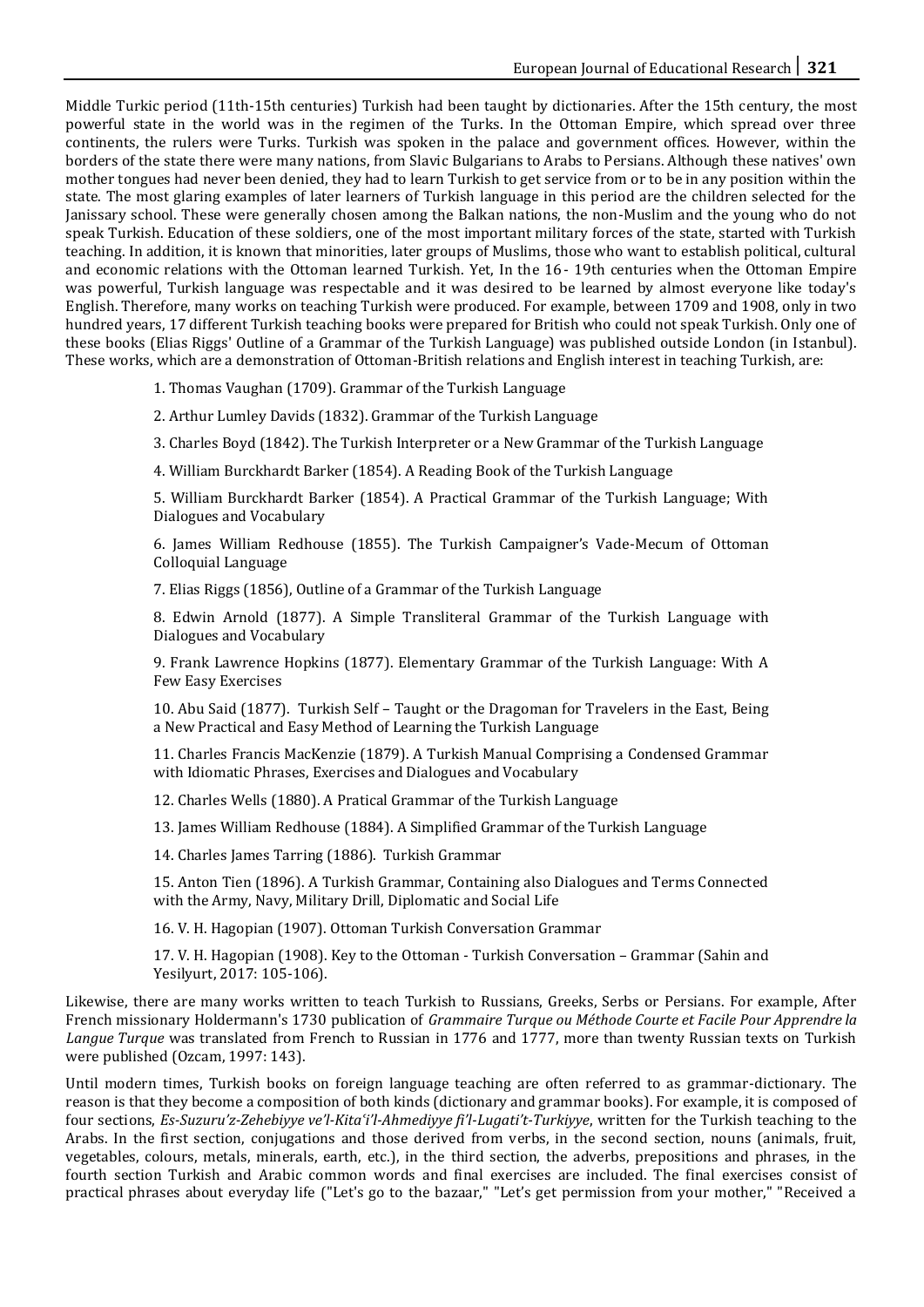gift," etc.) (Baskin, 2012b). Similarly, after the grammatical subjects such as exclamation, noun, adjective, pronoun, verb, adverb, prepositions, prepositions, conjunctions and times were explained with examples in *Grammar of the Turkish Language* written for teaching Turkish to British people , a dictionary in English and Turkish was included. Here, the days of the week, the months, the stars, the parts of the body, the various professions, the fishes, the trees, the animals, the fruits, the vegetables, the colours, the metals, the minerals, the earth, the shipping, the military, the towns, the food, the drink , precious stones, acts, countries, sovereignty, nations, etc. word lists belonging to concept fields are given. In the last part of the book, practical cues about daily life are given (Sahin and Yesilyurt, 2017: 107). In the east, Kitab-i Zeban-i Turki that was penned in Jagatai field in the 17th century is a Chagatai (Turkish) Farsi dictionary. This book is also both a dictionary and a grammar book, such as *Es-Suzuru'z-Zehebiyye ve'l-Kitaʿi'l-Ahmediyye fi'l-Lugati't-Turkiyye* and *Grammar of the Turkish Language* (Caferoglu, 2000: 226).

Other Turkish teaching books are more or less similar in form. In Anatolia where the Turks lived, about forty books on grammar were written until the last years of the Ottoman period, following the grammar book *Muyessiretu'l-Ulum*  written by *Bergamali Kadri* in the 1530s. However, the number of works designed as a dictionary form for language teaching is much higher. These are usually bilingual. Sometimes it may have three or more multi-lingual. "The dictionaries in Anatolia were originally verse in shape. The purpose of these writings is to teach the Persian and Arabic, which is necessary for Turks, more easily in this way. Thus, in the tradition and the history of Turkish lexicography, the tradition of writing Persian-Turkish, Arabic-Turkish, Persian-Arabic-Turkish dictionary in verse style began from 15th century to 19th century. This verse dictionary tradition reached to the preparation of Turkish-Greek, Turkish-French, Turkish-Bulgarian, Turkish-Armenian dictionary in 19th century" (Yavuzaslan, 2009: 12).

After the first verse dictionaries in the field of Anatolia, the number of dictionaries penned in both verse and prose styles increased steadily; Persian-Turkish, Arabic-Turkish hundreds of dictionaries were penned by Turkish scholars using Arabic and Persian dictionaries as sources. The need for dictionaries for Arabic and Persian lessons increased in medresses established in the territories conquered by the Ottoman state, so bilingual dictionaries began to be become prevalent in all Ottoman lands including the Balkans (Yavuzaslan, 2009: 12). Rather, the poet, the lecturer and the members of the class of ilmiye (science) were interested in teaching Persian. The dictionaries in prose were penned by the science class; the dictionaries in verse were penned by the poets. The dictionary in verse was taught to children and adolescents at age of education, according to their age and educational level. Those who took language education were taught first in Persian, then in Arabic. Persian-Turkish, Arabic-Turkish and Arabic-Persian-Turkish dictionaries were available. Younger people benefited from dictionaries that are more prosaic. Verse dictionaries were for those interested in literature and especially poetry (Oz, 2009: 51). Some dictionaries contain a section on Persian grammar. A section on grammar is included in the thirty-one of seventy-four dictionaries written in prose form and in four of eighteen dictionaries printed by old letters. A significant portion of the dictionaries prepared in the fifteenth and sixteenth centuries, very few of the dictionaries written in the seventeenth and eighteenth centuries contain grammar subjects (Oz, 2009: 65). This also applies to other people who are outside the regimen of the Ottoman Empire but who are also living or managed by the Turks again. For example, Mukaddimet al-Edeb, written in the Harezm region (today Uzbekistan and its environs) at the beginning of the 12th century, is a work dedicated to Atsiz, the ruler of the Harezm State by Zamahshari. This book is a practical book for those who want to learn Arabic. The first two sections (nouns and verbs) of this book are composed of five parts; nouns, verbs, verb conjugation, noun suffix and letters. The other parts are related to the rules of grammar (Ilmammedov, 2014: 550). Yet, during the Seljuk period, because the language of the state was Persian, the people learned Arabic and Persian in madrassas in this period (Ercilasun, 2007: 433). This situation brought along spreading much the writing of dictionaries and books including Arabic and Persian (Turk, 2012: 36).

Whether it is learning a language other than Turkish in the regions governed by the Turks, or learning Turkish as a foreign language, language education was based on rule and vocabulary memorizing depending the conditions of the period up to the 20th century. Therefore, "mostly bilingual dictionaries in the form of foreign language to Turkish," (Yavuzarslan, 2005: 186) or at least some from Turkish to foreign language (Arabic or Persian) bilingual or tri-lingual dictionaries were produced. By the 21st century, the method of language teaching has changed. There is no teaching based on memorizing words and rules anymore. As a result, dictionaries arranged in word and rule lists are no longer functional. Instead, they should be based on scientific research of language teaching, centering on the student and providing them with easier language learning. However, word lists are usually processed in the form of word-to-word, although many dictionaries have been produced by the Turkish language as the source language today. So these dictionaries resemble their ancestors. It does not only contain rules of grammar. In these works, the origin is often given not the explanation of a word on the source but the target. Therefore, students are faced with a number of problems in their foreign language learning and, naturally, in their learning Turkish as a foreign language. For example, there is probably no exact antonym of a word in the target language. There is little difference in meaning or use. How will this be understood? Also, how do you know what meaning is meant in polysemous words? This and many other similar problems make it difficult to use bilingual or multilingual dictionaries. Realizing the case, the trainers coming out of Turkey, have developed specially designed dictionaries to foreigners in order to better teach their own language. However, this dictionary is yet little known in Turkey. Therefore, while foreigners are learning Turkish, even Turks cannot benefit from the available dictionaries when they learn a foreign language.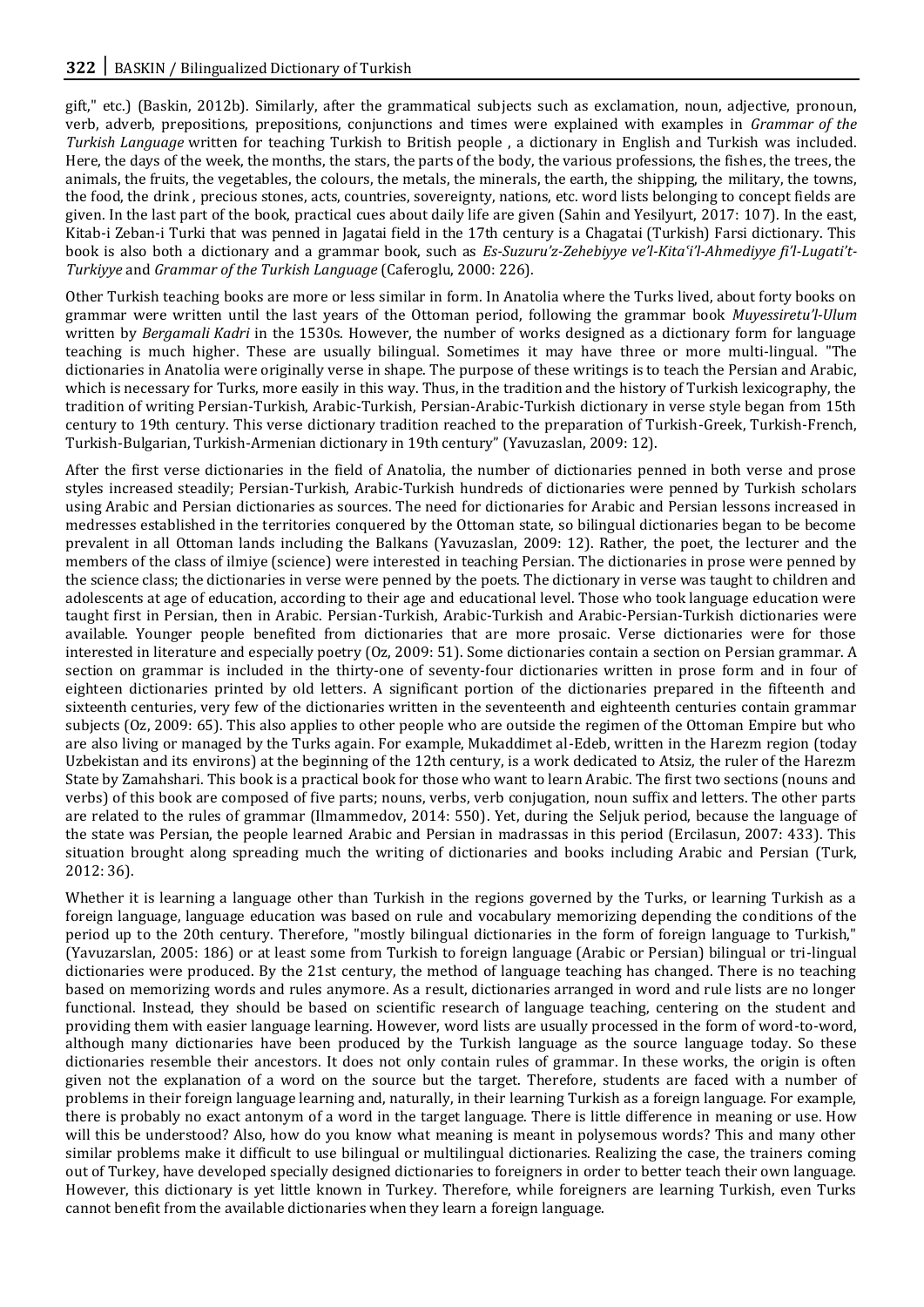## **Methodology**

## *Purpose*

Classical bilingual dictionaries are still used in the teaching of Turkish to foreigners. The bilingual dictionaries, one of the earliest examples of the dictionary, have diversified over time in parallel with the accepted understandings of modern language education, and in the 1980s they embarked on a whole new style. It has been proven that this new adaptation is more efficient in learning a foreign language. However, the transformation process of this dictionary has not yet been realized and bilingualized dictionaries have not been produced. The main purpose of this study is to show the dictionaries used in the teaching of foreigners in the course of history and show the necessity of bilingualized dictionary.

## **Findings / Results**

The previous studies, written dictionaries and other sources related to this topic have been scanned to list the dictionaries used in the foreign language teaching of the Turkish people from the past, to describe their effect in the education process and to describe the need for a new dictionary. The obtained data are put together in a systematic way and the features of the reference sources to be used in teaching Turkish as a Foreign Language are shown by considering the dictionary types used in modern language teaching.

#### *Why should bilingual dictionaries be used in the teaching of Turkish to foreigners?*

People have always needed to learn the rules of their own language or other languages. In accordance with this need, grammar or dictionaries of the writing languages have been written from the invention of the writing to the present (Eminoglu, 2011: 118). The works that study these two concepts have changed in parallel with the developments experienced in the process. The Republic of Turkey has entered a rapid modernization process right after the foundation. Naturally, education has gone through a series of changes in understanding and material. A glaring example of this is the letter revolution that took place in 1928. The alphabet revolution is a good example of one of the newly established Turkish states heading west. After this revolution, in the books written for language education, it was asked to take samples of the works in the west and a working group called *Turkish Dili Encumeni* prepared a 69-page grammar book about Grammar (Concise Turkish Grammar). This book is the first Turkish grammar book written in new letters (Ozcam, 1997: 130). After this book, many works have been written to meet the varying needs of the students in grammar books. So that, after *Muyessiretu'l-Ulum* written by Bergamali Kadri in 1530, 46 books of Turkish grammar books had been written until 1928. From 1928 to 1938, 64 books of Turkish grammar books were written in a ten-year period (Ozcam, 1997: 125-132). These books were produced in time for modern language education. For example, New Turkish Grammar Lesson 1, published in 1933 by Mithat Sadullah Sander in Istanbul, is a book of grammar taught by the Ministry of National Education in elementary school, junior high school and high school. The subjects covered in the work have been processed in a very simple way, as if the work was a textbook. Firstly, the topic of grammar is explained, then appropriate exercises are given. It is generally thought that students will apply the learned subject on a piece of paper. In addition, abundant examples have been shown about the subjects covered, including selected texts from the authors of the period (Ozcam, 1997: 132). This modernization process has contributed positively to the teaching of linguistics and to the grammar. Even in the 2000s, grammar has been removed from being a separate learning field and accepted as a sub-field for developing language skills. This is the second modernization of mind-set in the history of republic in terms of teaching of grammar. But the same thing can not be said for dictionaries prepared for language teaching. Neither in the early years of the republic nor in the dictionaries prepared for the teaching of Turkish in the year 2000, a modernization has been fully realized. For teaching Turkish as a Foreign Language in Turkey it is still used bilingual dictionaries. They need a fundamental change in accordance with modern language teaching.

In the world, bilingual dictionaries are still used in foreign language teaching. However, bilingualized dictionaries began to be used in modern foreign language teaching since the 1980s. This dictionary type has emerged in Europe and in countries where English is generally taught as a foreign language. The sources use three different terms for this dictionary: semi-bilingual, hybrid / bilingual and bilingualized. The latter, bilingualized meaning, has an additional meaning that the verb is produced as an adaptation of a monolingual work as well as the use of two languages in terms of semantic science. So, the dictionary reflects the type better than the other two terms. Because the hybrid dictionary has been used historically to denote a large number of mixed-type reference works such as encyclopaedic dictionaries. The semi-bilingual term also refers to the source and target languages but makes a feeling that something is missing. Nowadays, although these three nomenclatures can be used instead of each other, the bilingualized term is more common (Lew, 2004: 12).

The English-English-Hebrew Oxford Student's Dictionary for Hebrew Speakers, published in 1986 by Kernerman and Kahn, is considered to be the first example in the world of the bilingual dictionary (Lew, 2004: 12). This dictionary is based on the work of the Oxford Student's Dictionary in the introduction to the Amazon online shopping environment, where all the entries are conveyed to Hebrew after the simple English expressions are explained, and many of the items are defined as useful examples. The explanations here show how the bilingual dictionary is produced, what it is based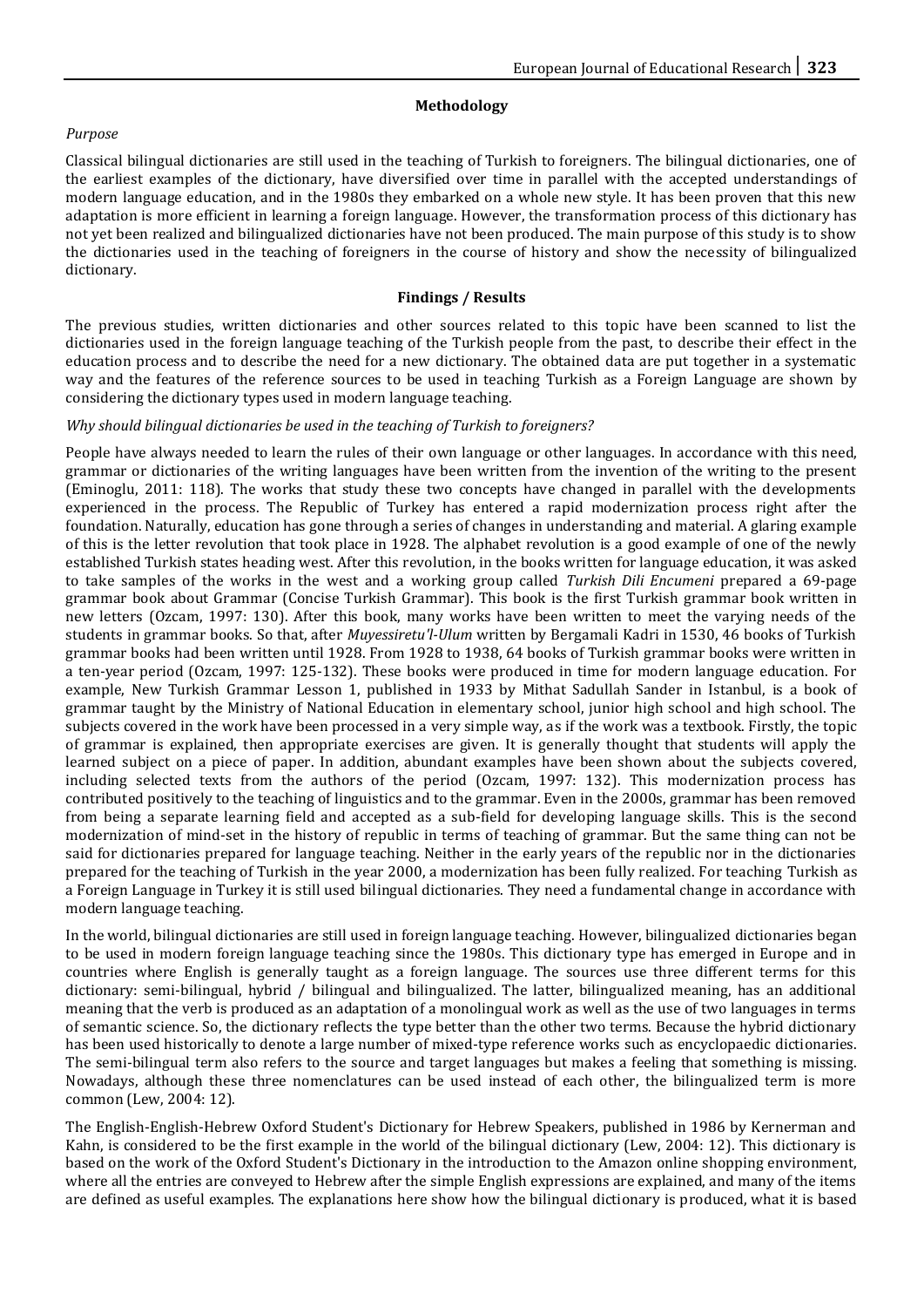on and what it contains. This dictionary type is based on a student dictionary first. After the entries are preserved in their own language, they are transmitted in a common language (eg English). Thus, both the source language is preserved and this source language is made to be understood by a wide audience. "That is, a bilingual dictionary is a mixture of a bilingual dictionary and a student dictionary. They define the terms in the same way as the student's dictionary and complete the definition with a translation (sentence or short text, which is a means of identification). Sometimes only the definition text is translated "(Humblé, 2001: 37). Definitions remain as they are. The differences in the ways in which definitions and examples are handled yield two bilingual dictionaries prepared in different ways. Cuilian, (2010: 4) divides them into two half-bilingulized and bilinguized dictionaries. Half-bilingual dictionaries do not have definitions or examples. However, in bilingual dictionaries, the definitions of the headwords and the examples of the wording are adapted to the second language. This translation and adaptation work can be done either by the producers of the dictionary or by the others interested in it. For example, the Middle School Turkish Dictionary, prepared by a commission and published by Turkish Language Institute is able to be transferred to Arabic, English, and Persian etc. This transfer can be done either by the authors themselves or by other experts appointed by the Turkish Language Institution, as well as by an independent academician or translator who knows both languages well. Such a work, for example, on bilingualized with Arabic language can provide a great benefit for Arabic students who are in the age of education in Turkey and have problems in the Turkish language learning and adaptation to school, and naturally for their school attendance.

According to Hartmann and James, bilingualization is the proper bilingualization of a monolingual reference work through translation. Bilingualized dictionary entries are based on a monolingual dictionary that is translated in whole or in part into another language. Such adaptations stemming from the needs of foreign language teachers and learners have a long history. But the most known are A.S. Hornby's Oxford Advanced Learner's Dictionary of Current English is a series of Passwords published by Kerneman in Israel for several languages by bilingualized form for speakers of Chinese and other languages. Other types, such as picture dictionaries and large dictionaries, have also been bilingualized. The resulting works combine the properties of the monolingual dictionaries (such as definitions on the target list) with the properties of the bilingual dictionaries (the translation of the equivalents of the headings and / or samples). This combination benefits the user, especially in reading and coding (Hartmann and James, 1998: 14). The bilingual dictionaries combine the definition provided in the monolingual dictionaries, the use sample and the grammar features, and the bilingual lexicographical lexicon in the native language (Cuilian, 2010: 4).

According to Cuilian (2010: 5), the main point about whether or not dictionaries are useful is whether the dictionary should help to understand and keep a word on the target. In many experiments with bilingual dictionaries, they were more successful in this respect than the other dictionaries. For example, the results of Laufer and Hadar's research in 1997 can be summarized as follows:

- When the effectiveness of dictionaries in terms of foreign language learning was evaluated, almost all of the highest scores were obtained when "bilingualized dictionaries" were used. This applies to all participants in understanding the newly learned word.

- Bilingualized dictionaries are significantly better in terms of word comprehension than the other two dictionaries (monolingual, bilingual) and monolingual dictionaries in terms of using words. The "upper" and "intermediate" users in the use of learned words achieved higher scores using bilingual dictionaries.

- The combination of monolingual knowledge containing the definition and examples translated into the student's native language (bilingual dictionaries) tends to give the best results (Laufer and Hadar, 1997: 195).

Another study on the effectiveness of the dictionaries belongs to Raudaskoski (2002). He asked twenty Finnish middle school students to complete translation assignments which are from English to Finnish in eight, from Finnish to English in eight, without the help of a dictionary, and then using one of two different dictionaries. Raudaskoski has seen that the performance of bilingual dictionary users is more than the performance of bilingual dictionary users in two ways of translations. This finding overlaps with those obtained in previous studies (Laufer and Hadar, 1997). This success of the dictionaries has made them very popular. For example, Oxford Advanced Learner's English-Chinese Dictionary (OALECD) and Longman English-Chinese Dictionary of Contemporary English (LECDCE) received positive responses from Chinese students learning English in Hong Kong and achieved high sales figures (Thumb, 2002: 1).

Thumb, summarizes the advantages of bilingual versions of English student dictionaries by quoting from Nakamoto (1994) in the following subjects:

• The user completes the second definition of the translation in the mother tongue if it is not reasonably certain.

• The equivalent of translation in the native language corrects the misunderstanding when the user misunderstands the definition on the second line.

• The equivalent of translation in the native language makes it easier for the user to understand the word in second language and allows the correct meaning to be conveyed.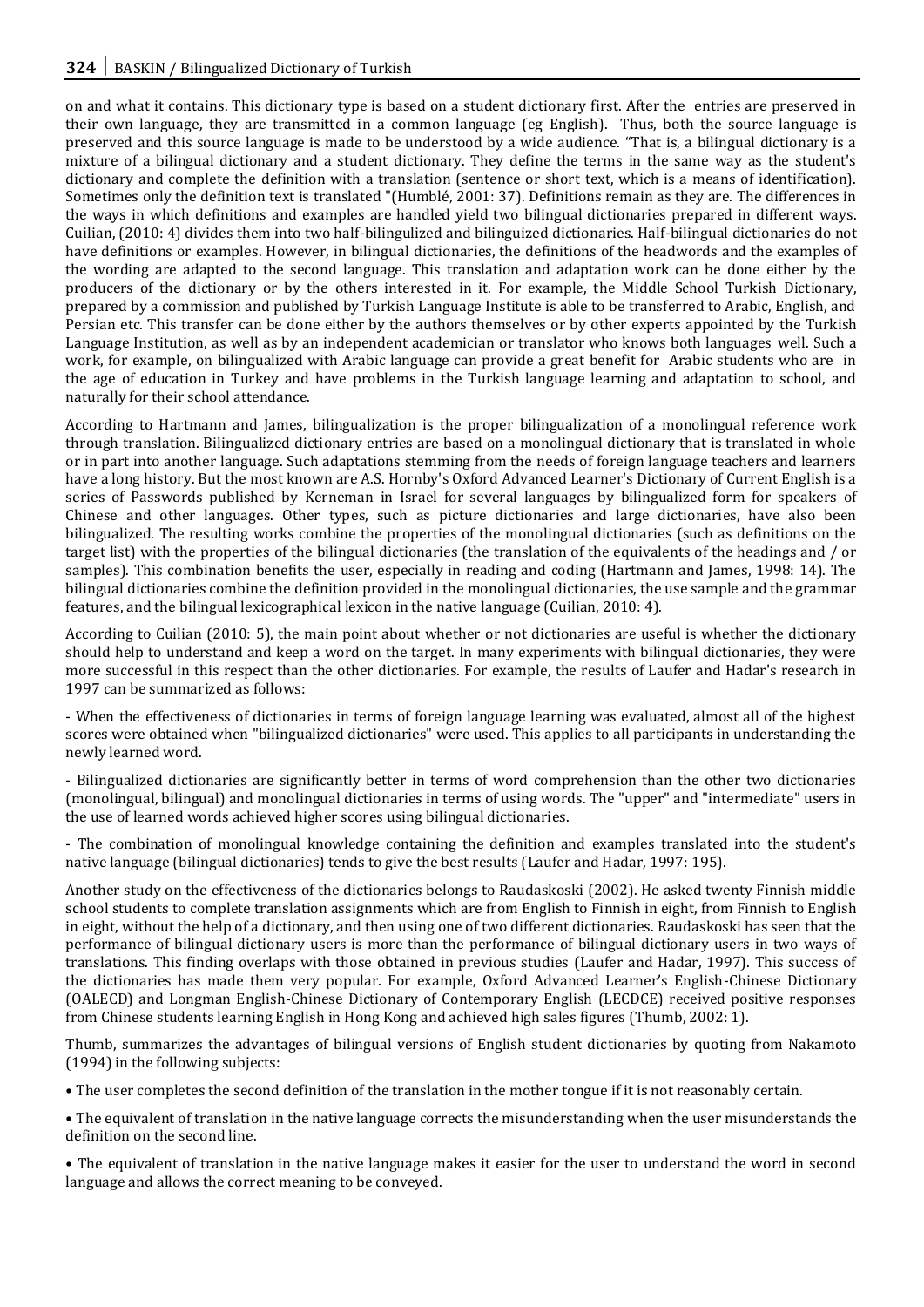• The equivalent of translation in the native language eliminates the disappointment of the user's need to know the main language translation psychologically.

• The user is prevented from synchronizing the equation between the mother tongue and the second language one to one. Thus, the meaning can be clearly expressed in nuances.

• Any user can access the same, original monolingual dictionaries. For example; Japanese learners of English and Hebrew learners of English can each use a bilingual version of the same monolingual student dictionary (Thumb, 2002: 37-38).

As a result, the bilingual dictionaries combine the synergies of the two spoken languages (monolingual and bilingual) into a single dictionary, revealing the target language. In these dictionaries, each entry has a description of the target language and its translation in the main language. In other words, such dictionaries contain more information than both monolingual and bilingual dictionaries. Bilingualized dictionaries offer the user the ability to use both languages together to choose which explanation, feelings of anxiety, or reinforce what they learn, whichever level feels more comfortable. Therefore, it is determined that there are important contributions to foreign language teaching. Today, there are bilingual dictionaries of languages such as French, Spanish, Italian, Portuguese, Arabic, Greek, Polish, Czech, Slovenian, Chinese (Mandarin), Estonian and not just for English. In order to be able to compete in the field of second language education Turkish with other world languages, bilingualized dictionaries should be produced urgently.

#### *How should the bilingual dictionaries of the Turkish language be?*

When users refer to a printed dictionary, they come across a large structure that contains many elements such as forewords, abbreviations, word lists, descriptions, country flags, specially crafted lists. But most of the time they are only interested in word lists and their descriptions. They do not look at other parts of the verb. The dictionary is then used as a reference work, the word lists that the users need, and the descriptions of these lists to the users' expectations, dictionary usage skills, should be prepared accordingly. In this case there are two basic problems with word lists: which words should be listed? It is also possible to call it "what lemmas should be made in the dictionary?". Secondly, how should the lemmas be placed in the dictionary? The first question is simple. Dictionaries should contain appropriate words for educational level. For language students at level A1, they will need a list of words at level A1. Adding more to the dictionary will make the dictionary useless, The dictionary should include necessary information on demand without flooding them too much irrelevant material. It will cause to lose time searching for a word, and perhaps to be alienated from the dictionary. Therefore, while teaching Turkish as a foreign language, it is important to prepare different dictionaries for each course and to write the appropriate words for that course as per article. However, Turkish does not yet have a corpus classified according to education level. There is not enough knowledge about which word should be in A1 and which should be in B1. This makes it difficult to write Turkish teaching vocabulary for foreigners. The dictionaries prepared do not consider any level of education. So they are useless. The problem with how to organize the vocabulary lists in the dictionary should be overcome by considering the modern dictionary conception principles. In modern lexicology, the hierarchy of lemmata existing in the dictionary is either alphabetical or arranged according to semantic relations. It is possible to see examples of these two regulations in modern language education. In the dictionaries prepared for preschool periods, the words included in the dictionary are generally classified by their semantic relations. In these dictionaries, vehicles, officers, vegetables, animals, etc. sections with titles. However, the dictionaries prepared for the school period are usually alphabetical. Individuals who learn a foreign language should be addressed with alphabetical dictionaries as they have a certain level of literacy. Then the following result can be reached. Alphabetical vocabulary (A1, A2, B1, B2, etc.) prepared by considering the educational level of the students are needed for the teaching Turkish as a Foreign Language. Dictionaries should not be very voluminous and should not contain more than one language level. It is important that individuals who learn a new language do not get lost in the crowded word lists and find the words they want quickly.

There is another important issue in the dictionary that will be prepared for teaching Turkish as a Foreign Language as well as lemma selection and their arrangement. It is also the information to be given about a word that is made lemma. There can be many components of this information. For example, spelling, pronunciation, etymology, morphology, linguistic knowledge, meaning, descriptive examples, pictures and quotations, etc. inputs in the dictionaries are just a few of these. Hartmann and James (1998: 41) refer to the epicenter of these types of information as microstructures of the dictionary. In a dictionary to be produced for the teaching of foreigners in Turkish languages (in a bilingual dictionary), the microstructure should be regulated A1, A2, B1 etc., language education levels. In the microstructure dictionary, authors may include a number of linguistic elements in relation to the lemma. But for an individual at level A1, most of this information does not go beyond confusing and making it difficult to use a dictionary. For this reason, it is necessary to include in the linguistic inputs necessary, such as A1, for a student at a basic level, an example of a word made of substance, a lemma embodying the meaning given by the student in the mother tongue or a known utterance. Since it is a language that is read as written in Turkish, there is no need to write the pronunciation of the words that are the lemmas. Again, the basic meanings of very meaningful words should be written, and the other meanings should be added to the dictionary as the level of education increases. For example, in the Turkish dictionary, which is a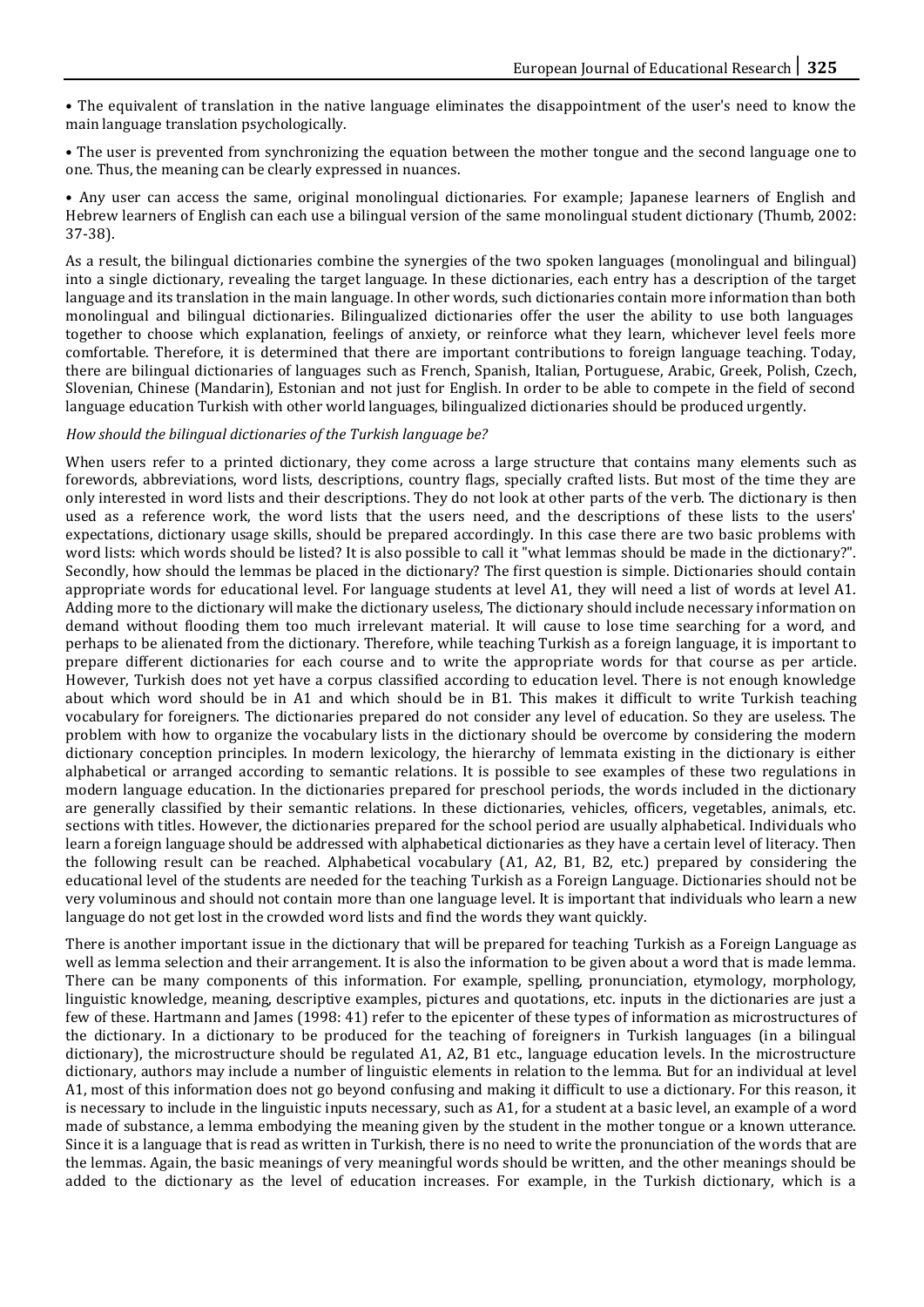monolingual general dictionary, the word "to come", which has 36 different meanings, should only have the meaning of "reach, arrive" in the A1 level dictionary. Others should be ignored.

#### **Discussion and Conclusion**

When we look at the bilingual dictionaries in the world, it can be seen that these works originate from the attempt to bridge the gap between bilingual and monolingual works. The gap there is due to ongoing debate about which dictionary type is a better educational device for foreign students. Many educators, such as Underbill (1985) and Atkins (1985), have argued that for many years students should be encouraged to use monolingual dictionaries rather than bilingual dictionaries. On the other hand, foreign language learners tend to use bilingual dictionaries prepared by traditional methods, and they are not very pleased with the use of monolingual dictionaries (Thumb, 2002: 33-34). Bilingualized dictionaries consider these two situations. So they are a special blend that combines monolingual and bilingual dictionaries into a dictionary and brings together the best features of both lines. This is one of the popular ones. This mixture (bilingualization) can be done in two different ways: partial or full bilingualization. In partly bilingualization, all the linguistic elements (lemmas,information categories, origin, definition,etc.) in the field are conveyed to the second language only when the lemma and its definition are transferred to the second language. Harrap's English Dictionary for Speakers of Chinese, for example, was partly adapted from the Easy English Dictionary. In this work, only the main meaning of each lemma is translated. Other English definitions and examples are untouched (Thumb, 2002: 36). Besides, Longman and Oxford publishing houses in Hong Kong produced full bilingual dictionaries. In these works all linguistic elements have been translated into Chinese, without distinguishing the lemma, the definition or the example of the testimony (Thumb, 2002: 36). Both methods have their own pedagogical purposes and benefits. Partially bilingualization helps learners read, understand, and prepare new codes correctly, especially in translation, especially in translation, while bilingualizing learners to understand the target information and make them curious.

The bilingual dictionary of the Turkish language should be in this way (A1 level considered):

baba a./n. cocuk sahibi adam. - A man in relation to his child or children, father.

*Ben babami ozledim, arayacagim. I missed father. I will call him.*

gelmek f./v. (Bir sey veya kimse) Konusana gore uzak bir yerden daha yakin bir yere dogru yol almak. - Move or travel towards or into a place thought of as near or familiar to the speaker, come.

*Pepe, dun Madrid'ten Istanbul'a geldi. Pepe came to Istanbul from Madrid yesterday.*

There are 14 different meanings of the word 'baba' given in the example in the Turkish Dictionary published by the Turkish Language Institution. However, for a student at level A1, the first meaning, which is the basic meaning, is sufficient. If the remaining 13 meanings are included in the dictionary, only the volume of the dictionary increases and becomes bulky and hubmle. The same is true for the word 'gelmek'. There are 36 different meanings in the Turkish Dictionary published by the Turkish Language Institution. 35 of them are useless except that the student at level A1 is lost in the dictionary. It should only give him a basic meaning. In the examples, care was taken to avoid giving information types that make the dictionary difficult to use and cause users to be lost in the dictionary. As it is seen in the examples, a foreign language bilingual dictionary is proposed for teaching Turkish as a Foreign Language. All dictionary entries here are transferred to the second language. In addition, such as baba-father, gelmek-come, by creating a bilingual dictionary it is presented together a monolingual dictionary's describing the lemmas *father* and *come*. In order to be more productive for foreigners who have gained a great impetus in recent years, for the books prepared in each level (A1, A2 etc.) full bilingual dictionaries should be prepared and used together.

#### **References**

- Agar, M. E. (1989). *Kitabu fi'l-Fikh Bi-Lisani't-Turki (Review-Text-Dictionary)* (Unpublished Doctoral Dissertation). Marmara University Institute of Social Sciences, Istanbul, Turkey
- Argunsah, M. (2014a). Orthography of Vowels in Codex Cumanicus. In O. Emiroglu, M. Godzinska & F. Majkowski (Eds.), *Unrounded Vowels, Discussions on Turkolog* (pp*.*634-646)*,*. Department of Turkish Studies and Inner Asian Peoples Faculty of Oriental Studies University of Warsaw, Poland/Warsaw.
- Argunsah, M. (2014b). The Codex Cumanicus and Kıphcak Turkish in Armenian Alphabet Comparison in terms of Morphology. In A. Buran, E. Akkaya and etc. (Eds.), *Proceedings of 7th International Symposiom of World Language Turkish* (pp. 89-104). Elazig: Firat University.

Baskin, S. (2012a). The structure of Turkish dictionaries in Mamluk Perios. *Dede Korkut Journal*, *1*(1), 23-43.

Baskin, S. (2012b*). Es-Suzuru'z-Zehebiyye ve'l-Kitai'l-Ahmediyye fi'l-Lugati't-Turkiyye (A Lexicographic Survey)* (Unpublished Master Thesis), Samsun Ondokuz Mayis University, Institute of Social Sciences, Samsun, Turkey.